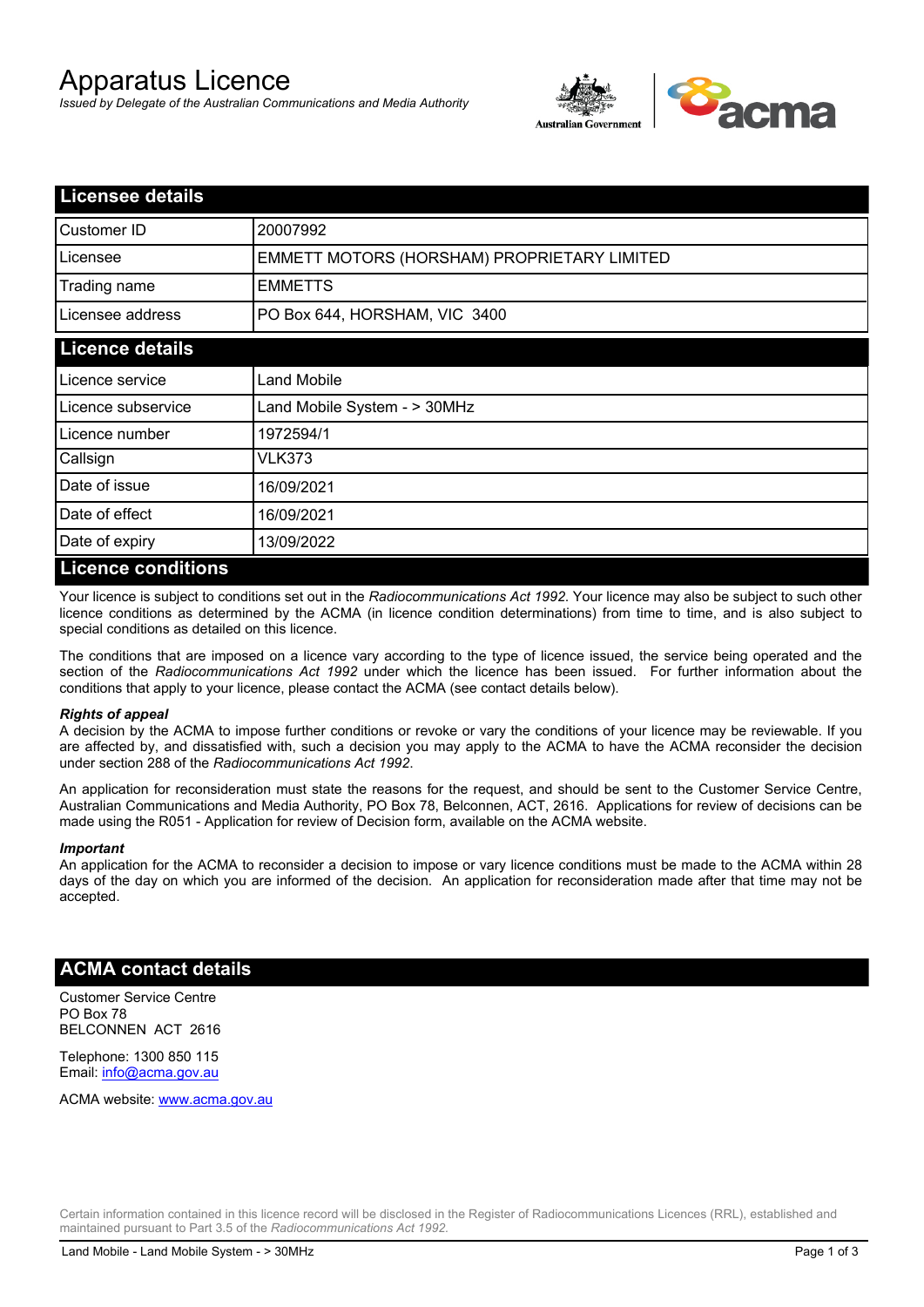# **Advisory Notes applying to licence no.: 1972594/1**

Conditions applicable to the operation of Land Mobile System station(s) authorised under this licence can be found in the Radiocommunications Licence Conditions (Apparatus Licence) Determination and the Radiocommunications Licence Conditions (Land Mobile Licence) Determination. Copies of these determinations are available from the ACMA and from the ACMA home page (www.acma.gov.au).